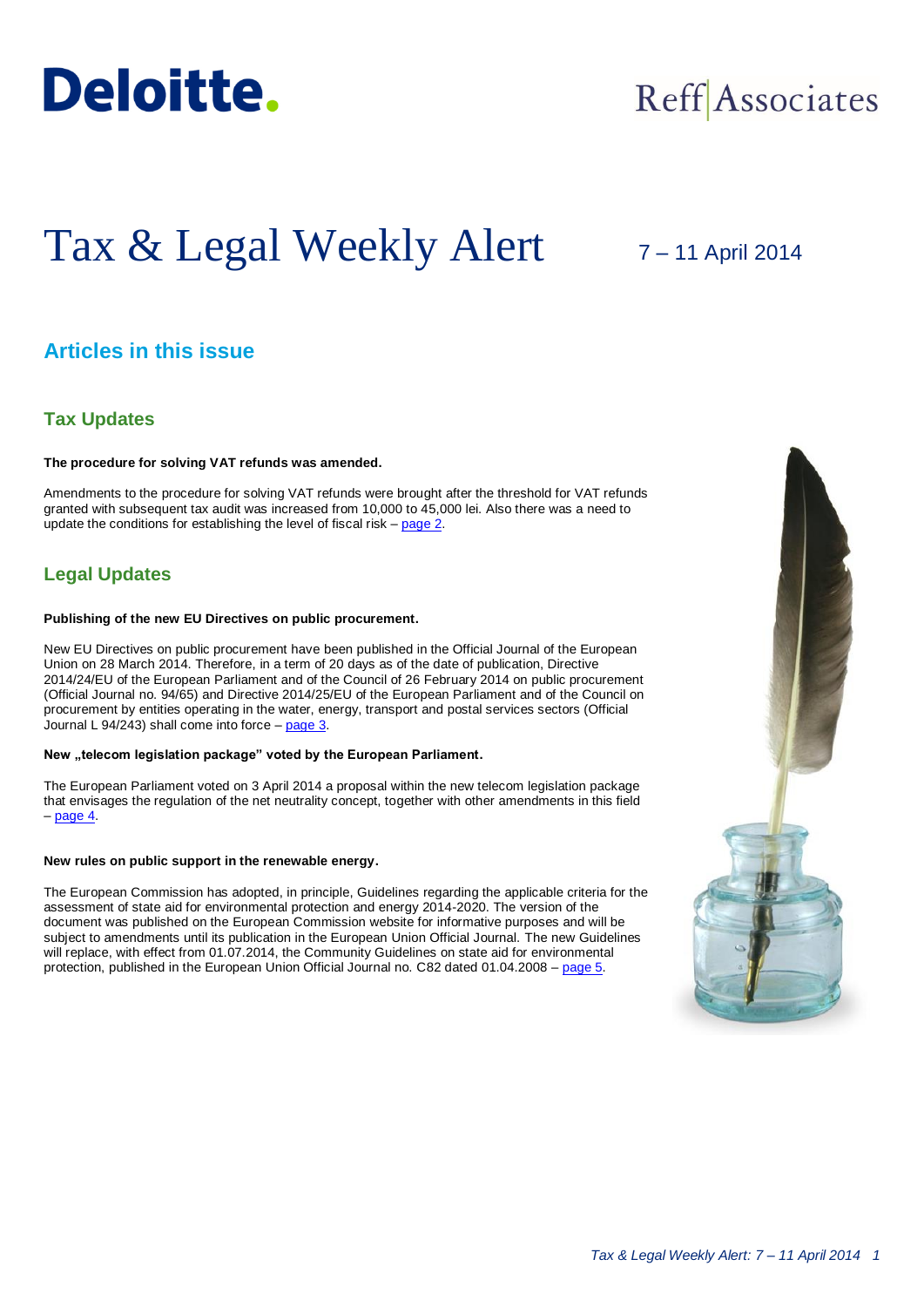# <span id="page-1-0"></span>**The procedure for solving VAT refunds was amended**

Amendments to the procedure for solving VAT refunds were brought after the threshold for VAT refunds granted with subsequent tax audit was increased from 10,000 to 45,000 lei. Also there was a need to update the conditions for establishing the level of fiscal risk.

In brief, the amendments brought are the following:

#### **1. Establishing the level of fiscal risk**

Taxpayers with offenses recorded in their fiscal file, as well as taxpayers which are considered as such by the tax authorities will be classified at high level fiscal risk. Their VAT refunds will be solved with a prior tax audit.

#### **2. Refund of VAT amounts up to 45,000 lei**

VAT refunds of up to 45,000 lei will be solved with subsequent tax audit in case of taxpayers which are not classified at high level fiscal risk.

In this case the decision for refund is issued in maximum 5 days from the date of submission of the return.

#### **3. Subsequent tax audits**

In such situation taxpayers will be subject to a risk analysis in order to be selected for the performance of this tax audit.

By exception, randomly, taxpayers without risk may be selected for tax audits.

Additionally, the specific deadlines for performing the subsequent tax audit were eliminated. Thus, the subsequent tax audit may be performed anytime within the statute of limitation (5 years or 10 years in case of criminal offenses).

#### **4. Forms used for solving VAT refunds**

Following the amendments presented, the forms mentioned in the procedure for solving VAT refund requests were modified.

The amendments brought to the procedure presented will be applicable starting with the VAT returns submitted for March 2014 (for monthly VAT taxpayers) or starting with the first quarter / semester of 2014 or the entire year 2014 (in case of taxpayers using the quarter / semester or year as fiscal period).

**Order no. 491/2014 was published on April 7, 2014 in the Official Gazette no. 249.**

**Contact us:**

#### **[Pieter Wessel](mailto:pwessel@deloittece.com) Partner**

+40 21 207 52 42

**[Adrian Teampau](mailto:ateampau@deloittece.com)** Manager +40 21 207 54 83

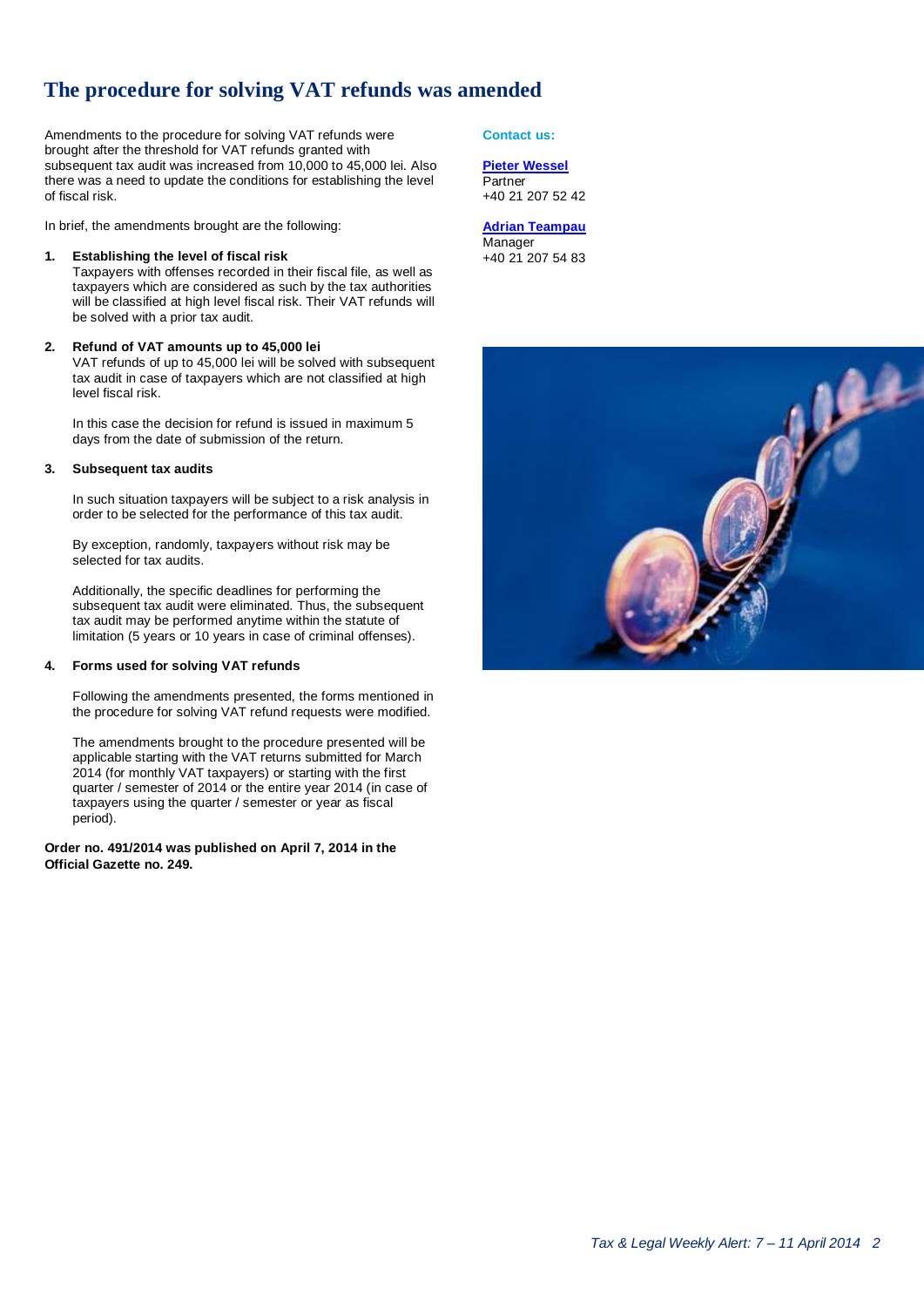# **Publishing of the new EU Directives on public procurement**

On 28 March 2014, Directive 2014/24/EU of the European Parliament and of the Council of 26 February 2014 on public procurement, as well as Directive 2014/25/EU of the European Parliament and of the Council on procurement by entities operating in the water, energy, transport and postal services sectors have been published in the Official Journal of the European Union.

The new European legal framework introduces a series of amendments and new rules, which aim to simplify the public procurement procedures.

- 1. **Standardized European Single Procurement document;** The documentation required for a procurement procedure is reduced through a standardized European Single Procurement Document. This means that only the winning bidder will have to submit formal evidence (certificates and attestations). Consequently, the minimum deadlines to submit tenders are shortened.
- 2. **Mandatory use of electronic communication;** The deadline for the mandatory use of electronic communication is 54 months - transposition deadline of 24 months + 30 months.
- 3. **More possibilities for negotiation;** The current standard negotiated procedure will be replaced with a new procedure called the competitive procedure with negotiation. The new procedure will be very similar to the Competitive Dialogue.
- 4. **Facilitating access for small and medium sized enterprises (SMEs);** The contracting authorities are now encouraged to divide large contracts into lots through the *'apply or explain'* principle and they decide that it would not be appropriate to divide the contract into lots, the authorities should indicate the main reasons for this choice.
- 5. **Innovation partnership;** The new Directives introduce a new procedure, which partnership will aim towards the development of an innovative product, service or works and the subsequent purchase of the resulting supplies, services or works, if they correspond to the agreed performance levels and maximum costs.
- 6. **Blacklisting of companies;** The public authorities will be allowed to effectively blacklist companies and prevent them from bidding for public contracts.
- 7. **Strategic use of public procurement;** Contracting authorities can now determine the most economically advantageous tender and the lowest cost using a *life-cycle costing approach*. In addition, contracting authorities can take into account criteria linked to the production process of the works, services or supplies to be purchased when awarding contracts.
- 8. **Introduction of a simplified regime;** In the new Directives, there is distinction between the current A ('*priority'*)-services and B ('*non-priority'*)-services. The current services provided in Annex B will be subject to the full set of rules in the Directives, unless listed in the 'new simplified regime' annex.

The new directives shall enter into force in a term of 20 days as of their publishing, the member states having the obligation to implement them in a term of maximum two years.

#### <span id="page-2-0"></span>**Contact us:**

#### **[Georgiana Singurel](mailto:gsingurel@deloittece.com)** Attorney at Law +40 21 207 52 86

#### **[Alexandru Lascu](mailto:alascu@deloittece.com)**

Attorney at Law +40 21 207 52 46

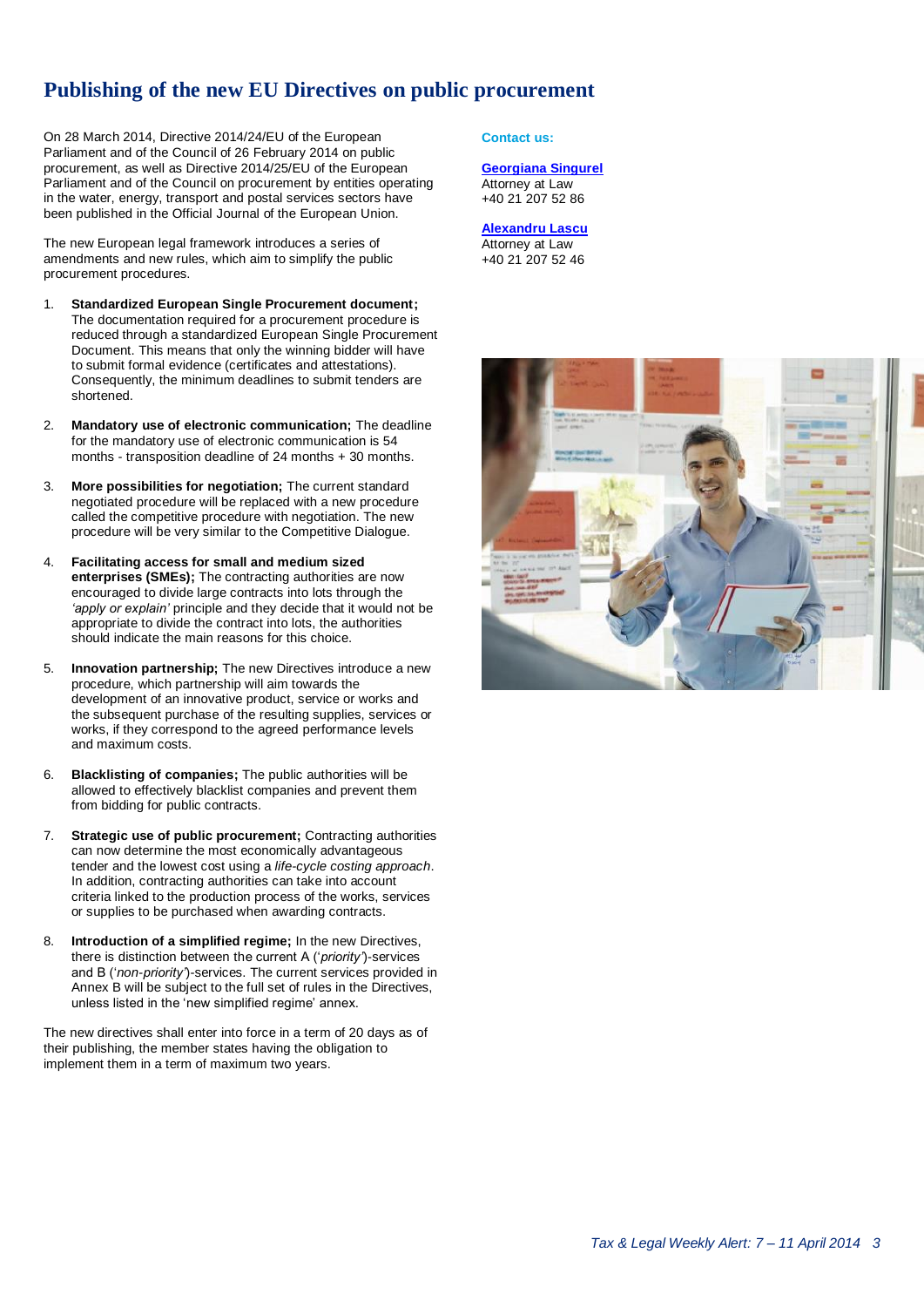# New "telecom legislation package" voted by the European Parliament

**"Internet neutrality"** (also known as "*open internet*" or "*net neutrality*") is a concept regarding Internet services that enable users to "equally" access everything that this service can provide. To provide equal access means that Internet traffic is to be treated equally, without discrimination, regardless of source, recipient, viewed/accessed content, device used to access the Internet, etc.

The European Parliament passed new laws regulating this matter. The Parliament requires the existence of a set of explicit rules in this matter that prohibit Internet Service Providers (hereinafter referred to as "**ISP**") from limiting, blocking or slowing Internet traffic when an individual wants to access a particular content. The issue regarding elimination of charges for *roaming* services is also addressed under this legislative package.

ISPs will be able to continue to offer "privileged" Internet traffic of a higher quality but not to the detriment of the quality of other internet services. Also in this respect, the members of the European Parliament adapted a list of exceptional cases when an ISP can block or slow Internet access, considering that this possibility should be available only to enforce a court order or to prevent congestion of the networks or to maintain network security.

We believe that both ISPs and end users will be affected by this legislative package, considering the contractual relationship between them. Also, it is expected that the online media agreements will undergo amendments in view of observing the principle of Internet neutrality.

According to information made available, the legislative package will be apriority for the next European Parliament, which will be elected in May 22-25.

You can find [here](http://www.europarl.europa.eu/news/en/news-room/content/20140331IPR41232/html/Ensure-open-access-for-internet-service-suppliers-and-ban-roaming-fees-say-MEPs) more information with respect to the measures imposed by the European Parliament on the net neutrality.

We remain at your disposal with any clarifications in this regard, and to identify and implement the changes necessary for operating in accordance with the concept of "net neutrality".

#### <span id="page-3-0"></span>**Contact us:**

### **[Georgiana Singurel](mailto:gsingurel@deloittece.com)**

Attorney at Law +40 21 207 52 86

#### **[Silvia Axinescu](mailto:maxinescu@deloittece.com)** Attorney at Law +40 21 207 54 28

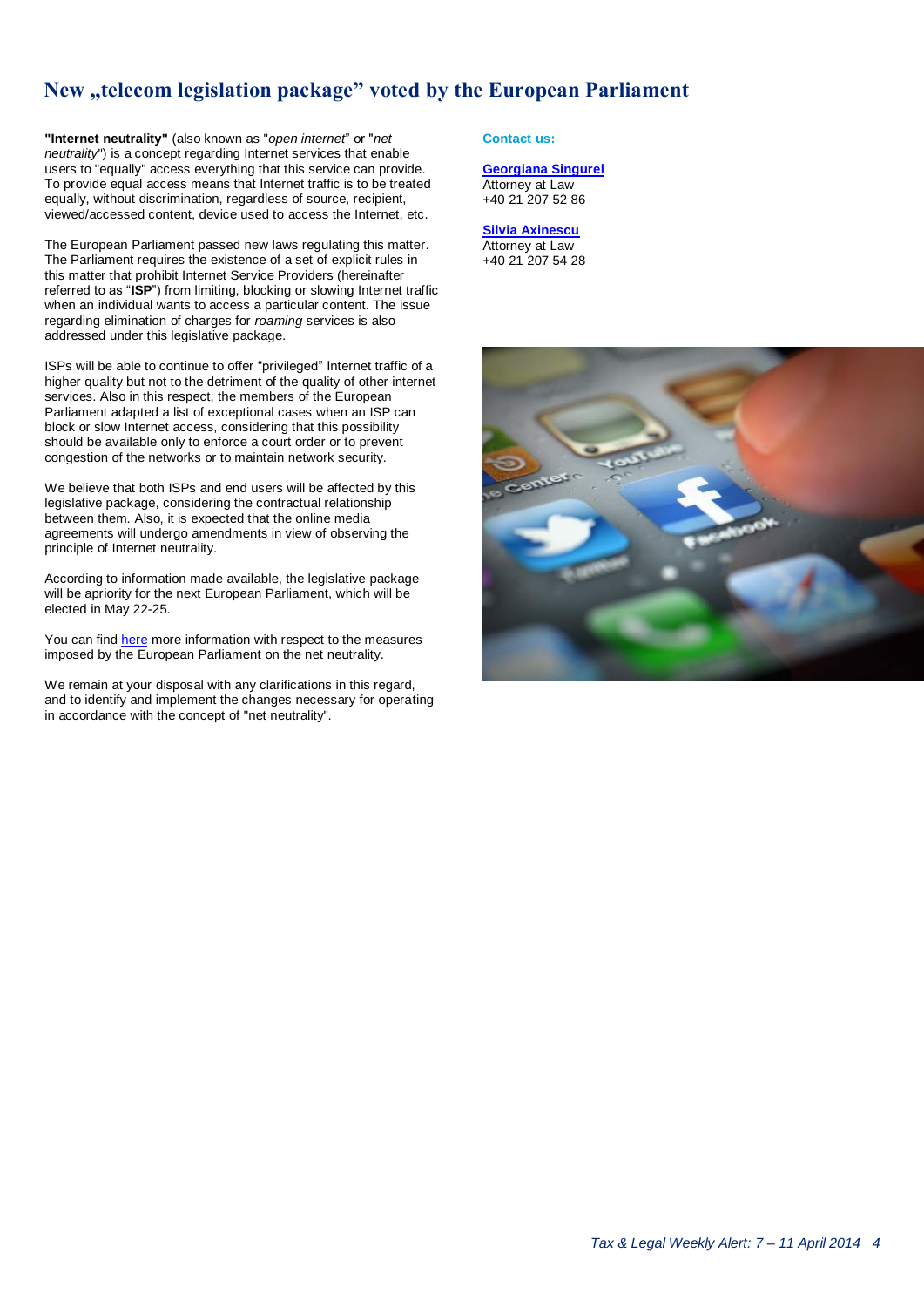# **New rules on public support in the renewable energy**

The European Commission has adopted, in principle, Guidelines on State aid for environmental protection and energy 2014-2020. The version of the document was published on the European Commission website for informative purposes and will be subject to amendments until its publication in the European Union Official Journal. The new Guidelines will replace, with effect from 01.07.2014, the Community Guidelines on state aid for environmental protection, published in the European Union Official Journal no. C82 dated 01.04.2008.

Member States will have one year from the publication of the new Guidelines in the European Union Official Journal to align existing aid schemes with the procedures set out in the Guidelines with the exception of schemes for operating aids for renewable sources and cogeneration, which only need to be aligned if they are prolonged or adapted.

The main novelties introduced by the new Guideline are:

- 1. the gradual introduction of market based mechanisms. In this regard, the gradual introduction of competitive bidding processes for allocating public support is provided, while offering Member States flexibility to take into account practices at the national level. The competitive bidding procedures will increase cost effectiveness and limit distortions. In this respect, a pilot phase will be introduced in 2015 and 2016, which will allow member States to test competitive bidding procedures for a small share of their new electricity capacity. Starting from 2017, aid for renewable energy will be granted, in principle, through a competitive bidding process, unless Member States can demonstrate that utilising such procedure would have an unsatisfactory outcome (as is the case of small and medium enterprises).
- 2. the use of co-operation mechanisms to facilitate cross-border aid support of renewable energy, when possible and appropriate. This would allow a better functioning of the internal electricity market.
- 3. the exemption of small installations or technologies in an early stage of development from participating in competitive bidding processes. Small installations are defined as producing less than 6 MV of wind power (or 6 generation units) or 1 MW of power resulting from other renewable energy sources, such as solar energy or biomass. In addition, small installations that produce energy below3 MW (or 3 generation units) or below 500 KW of power resulting from other renewable energy sources are considered to have a lower potential to participate in the wholesale market and can benefit from any form of aid, including "*feed-in*" tariffs.
- 4. the possibility for Member States to reduce the financial burden for a limited number of energy intensive sectors at the level of the entire European Union. The Guidelines mainly follow an approach based on sectors. However, Member States are able to grand reductions to companies having high electro – intensity and which are active in a sector exposed to international trade. In the purpose of preserving the competitiveness of these sectors and companies, the Guidelines allow reductions on the charges levied to support renewable energy. The aid is partial and the companies will have to partially contribute to the funding in these cases.
- <span id="page-4-0"></span>5. the simplification of procedures for implementing certain aid measures in the field of environment and energy protection, measures which are to be included in their majority in the upcoming revision of the General Block Exemption Regulation. The Regulation will be adopted in May 2014 and will come into force on 01.07.2014, on the same date as the new Guidelines. This will help the public authorities in implementing such measures, as they would not need to obtain prior approval from the Commission. Such measures include, as an example, certain forms of aid to promote renewable energy, district heating, etc.
- maintaining the current regime regarding state aids which are currently granted to installations. These will continue to receive aid based on already approved state aid schemes. An aid which has not been notified to the Commission will however be assessed on the basis of the Guidelines currently in force. This rule contains one exception, in that the new Guidelines will apply retroactively for the assessment of reductions in the financing of renewables for energy-intensive users. The possibility for such reductions was not provided in the previous Guidelines.

You can find [here](http://ec.europa.eu/competition/sectors/energy/legislation_en.html) more information with respect to the content of the Guidelines and the changes having impact over the energy related field.

#### **Contact us:**

**[Georgiana Singurel](mailto:gsingurel@deloittece.com)** Attorney at Law +40 21 207 52 86

**[Silvia Axinescu](mailto:maxinescu@deloittece.com)** Attorney at Law +40 21 207 54 28